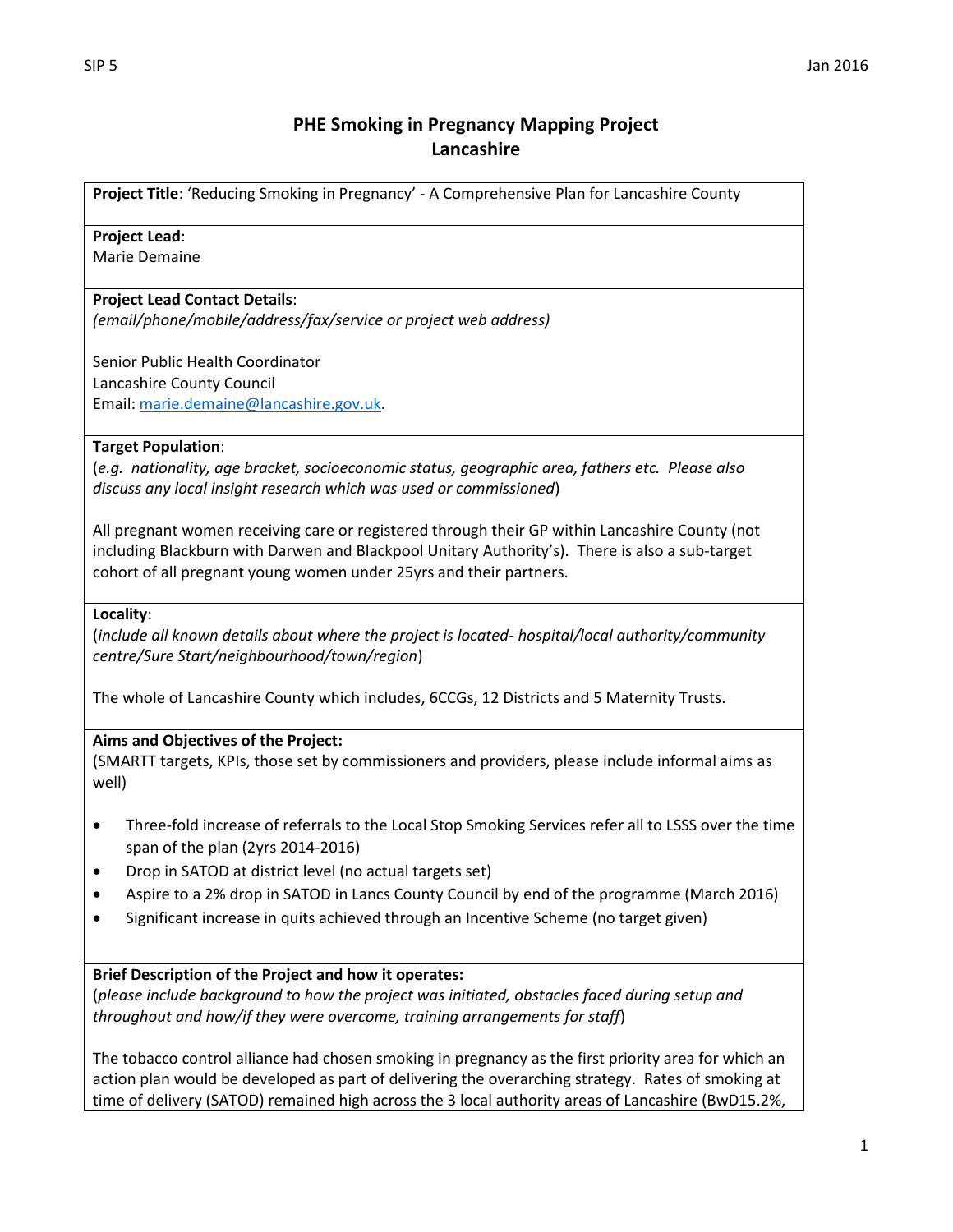BBC 28.2%, LCC 16.9%) and a shared partnership approach across the county was deemed the most appropriate way to ensure consistency and build upon excellent work previously carried out in local areas across the county to reduce smoking in pregnancy.

Initially a one-day conference and planning day was held and representatives from around 50 organisations including; primary and secondary care providers, midwives, children and family centre and staff health and social care commissioners. Guest speakers gave presentations highlighting the local and national picture in smoking in pregnancy as well as examples of existing good practice and recent developments in policy.

An afternoon planning session was held with participants identifying priority areas for local action under the following headings:

- Objective One: Standardised Opt Out Pathway across Lancashire
- Objective Two: Training
- Objective Three: Information and Support
- Objective Four: Performance Monitoring and Evaluation

These were developed into a pan-Lancashire action plan. An expert reference group was asked to oversee the implementation of this plan on behalf of Tobacco Free Lancashire.

Details of time scales to development and implementation of programme:

- a big event with stake holders leading to pan-Lancashire action plan;
- established task and finish plan headed up by the Tobacco Free Lancashire alliance;
- sign off by Lancashire County Council Health and Wellbeing Board and production of annual report to the board.

The action plan was signed off in July 2014, detailing four main areas of activity:

- 1. Development and implementation of countywide consistent opt out pathway.
- 2. Training.
- 3. Development, production and delivery of information for pregnant women.
- 4. Development and implementation of data quality and audit protocols.

1. Development and implementation of countywide opt out pathway:

- Initial development of pathway followed by consultation of pathway with pregnant women to ensure it was workable
- All CCGs to sign off and endorse implementation (currently only signed off by 5 CCGs)
- Meeting will all heads of midwifery to agree pathway and endorse its implementation (only 3 Trusts currently operate the pathway)
- Commissioned Tobacco Free Futures to implement and monitor countywide incentive scheme

2. Training

- Purchase monitors and consumables for all community midwives
- Trained all community midwives to carry out CO screening, brief intervention and referral (currently paper referral which takes a minimum of 48 hours)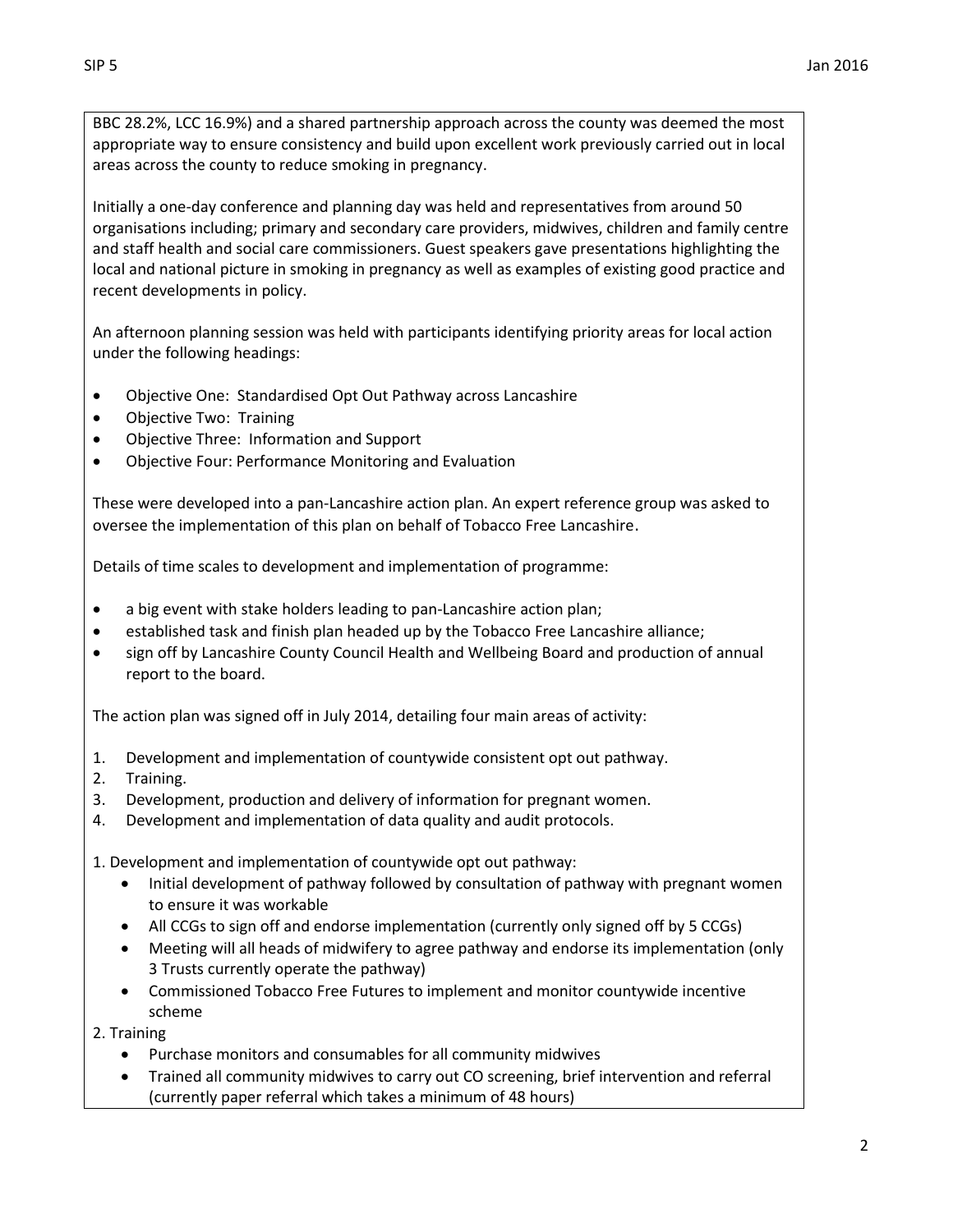- Developed and implemented training toolkit which includes online training
- Trained maternity assistants to us[e Risk Perception](http://www.magonlinelibrary.com/doi/abs/10.12968/bjom.2012.20.4.236?journalCode=bjom) at dating scan to pick up women who DNA/LTF from initial CO screening and referral at booking appointment
- Trained all health visitors to carry out brief intervention and referral at their 26 week ante natal appointment
- Trained breastfeeding mentors to deliver brief intervention and support smoke free home scheme (this included a contract variation in order to achieve)
- 3. Development, production and delivery of information for pregnant women
	- Developed CO screening leaflet for all pregnant women, available at booking appointment. This leaflet was developed through local insights and co designed and branded 'Quit for you quit for two'. It is available in paper form and electronic to all staff who work with pregnant women across the county.
	- [www.quitfortwo.co.uk](http://www.quitfortwo.co.uk/) developed through insights, is an interactive website under the same brand as 'Quit for you quit for two'. Information is given to the pregnant woman at booking via a card given at booking if she is referred to the LSSS. The site gives lots of information including what she can expect from the LSSS, money calculator, risks of smoking. Includes local videos and quizzes.
	- Development and implementation of mobile patient information app 'Quit for us', dedicated to pregnant women Launched in July 2015 and available for both android and Apple. Does not require internet access once down loaded. It contains games, tips, pregnancy calendar, how to access their LSSS and information on quitting and smoke free homes. Co-produced via insights work. Illustrates care pathway for information and calling cards.

## **Outcomes:**

*(provide baseline, please also include formal and informal outcomes - e.g. a drop in the number of pregnant smokers, changing attitudes amongst clinical staff,)*

Taking a pan-Lancashire approach to action planning has led to a robust partnership, an evidencebased action plan with a high degree of buy-in from a wide range of stakeholders.

- "Opt out" not fully implemented so no data as yet but expecting to see threefold increase in referrals
- Incentive scheme has achieved an increase of 9% compared with the local four week quit rate.
- [www.quitfortwo.co.uk](http://www.quitfortwo.co.uk/) had sessions engagement of 1,631, with 2,875 page views and 1,396 individual users (data from  $19^{th}$  March  $15 - 11^{th}$  May).

### **Relationship to current evidence base:**

(*in particular which evidence was drawn on during the project design?)*

## [NICE PH 48](http://www.nice.org.uk/guidance/ph48)

[Smoking cessation in Pregnancy](http://www.ash.org.uk/files/documents/ASH_893.pdf) – A call to action. [SiP Challenge group](http://ash.org.uk/files/documents/ASH_112.pdf) – ASH Report 2013

### **Evaluation**:

*(formal and informal, was it published, if an evaluation has not been carried out please explain why not - funding?)*